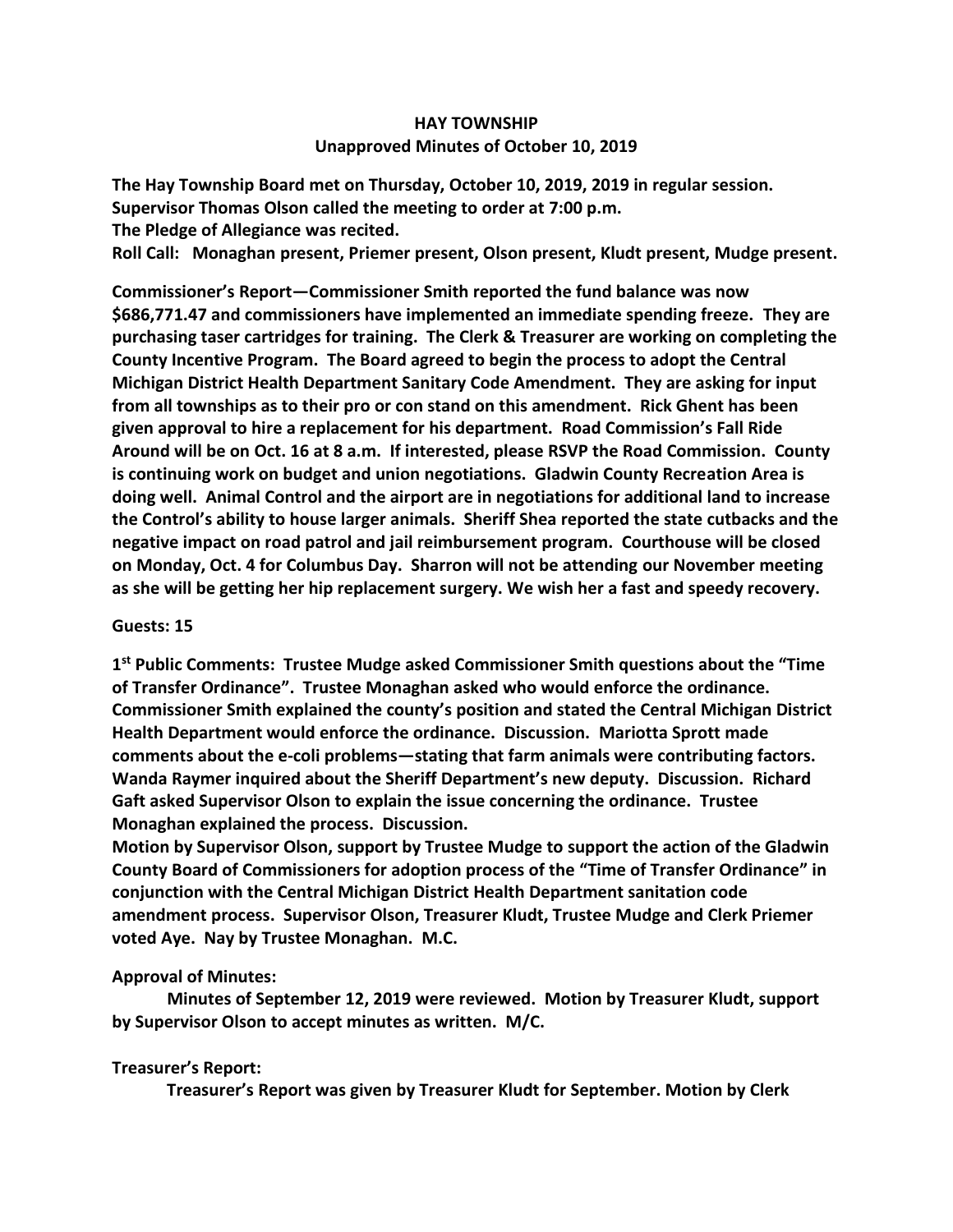**Priemer, support by Supervisor Olson to accept Treasurer's report. M/C.**

**Warrants/Payments: Monthly Warrants were reviewed. Motion by Trustee Monaghan, support by Trustee Mudge to pay monthly warrants. M/C.**

- **Communications—AMAR Report—Assessor Corey Cuddie explained the AMAR and the letter received by the board.**
- **Fireboard Report—Ray Peck reported that Scott Grice has finished Officer 3 Training. Treasurer Looker stated that Open House went well. Chief Alward reported that a DNR grant of \$2,500 is coming and will be used to reimburse him for the purchase of radio equipment. The Chief would like to use Quality Lawn Care for snow removal if their cost is the same as last year. There were 21 fire runs with 2 in Hay Township. Wanda Raymer stated that "Shop With a Hero" is Dec. 14. Wanda explained the program and if anyone is interested in helping to contact Kathy Wilton or herself.**
- **Ordinance Report—Dave Kelly stated there was a new complaint at 2254 Wieman Rd. for junk. Should be cleaned up in a month. Also a goose feeding complaint on Laurel Drive was reported. Sent a notice.**

**Old complaint at 1432 Birma Trail for junk. No clean up was done, so a citation was issued. Complaint at 300 Hickory for junk has not been taken care of and Dave will probably issue a citation to them as well. Complaint at 2398 Andy's Lane for junk will be receiving a citation as owner has not made much of an effort to clean up. Complaint at M-30 North of Winegars Rd—burned property. Still burned debris from the fire and large hole. He has been given a deadline of Oct. 11 to push debris into hole and smooth over.** 

- **Liquor Inspection Report: Both businesses are in compliance.**
- **Old Business—Four Lakes Task Force Update—Trustee Mudge stated FERC published notice of application for energy by Four Lakes. October 31st is deadline for removing boats because of winter drawdown. There is a concern about the gates so water will be drawn down 8 feet. Water will be replenished in the spring along with Secord & Smallwood Lakes. There will be a Four Lakes meeting in Midland Oct. 11. Richard Gaft inquired about the property at Smallwood Dam. Only land needed will be purchased from Boyce. Discussion. Richard Gaft commented on the ugly fence Boyce put up and was there any restrictions on fences. Discussion.**

**Tornado Siren—Supervisor Olson stated property had been surveyed and information was turned over to the state.** 

**Tire Removal—Andy's Lane has had tires removed.**

**Signs for Dumpster—Supervisor Olson said signs were applied to dumpsters on Andy's Lane.**

• **New Business—Economic Development Contribution—Discussion on value of Economic Development Contribution and work performed by Bob Balzer. Stated that we should not be donating taxpayer money to any organization. Discussion. Motion by Clerk Priemer, support by Trustee Monaghan to no longer contribute to Gladwin County Economic Development. M.C.**

**Yard Waste—Yard waste will be on November 6. Details available on website or at**